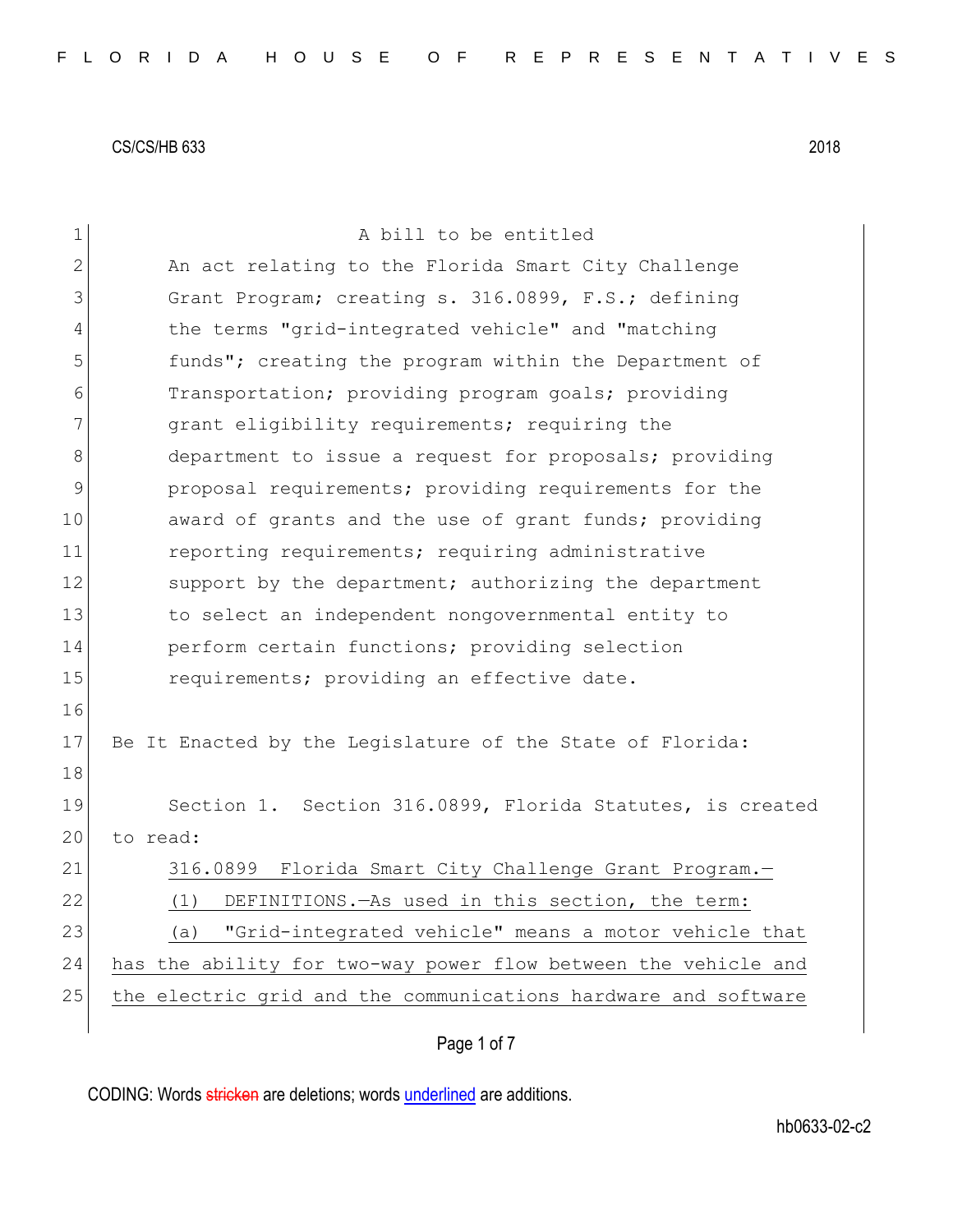26 that allow for external control of battery charging and 27 discharging. 28 (b) "Matching funds" includes in-kind services, goods, 29 equipment, or other noncash contributions calculated at fair 30 market value. 31 (2) CREATION; GOALS.—The Florida Smart City Challenge 32 Grant Program is created within the Department of 33 Transportation. The goals of the grant program include, but are 34 not limited to: 35 (a) Providing opportunities to municipalities and other 36 regions of the state to develop innovative smart mobility 37 solutions to local transportation challenges. 38 (b) Deploying smart city technology that has an immediate 39 impact on the safe and efficient movement of people and goods 40 within municipalities and other regions of the state. 41 (c) Advancing autonomous, connected, grid-integrated, and 42 electric vehicle readiness and deployment throughout the state. 43 (d) Providing enhanced education and workforce development 44 opportunities by deploying emerging technologies that support 45 the state's future workforce. 46 (e) Meeting the mobility needs of residents of this state, 47 particularly transportation disadvantaged persons as defined in 48 s. 427.011, by increasing access to and convenience of 49 transportation within municipalities and other regions of the 50 state.

## Page 2 of 7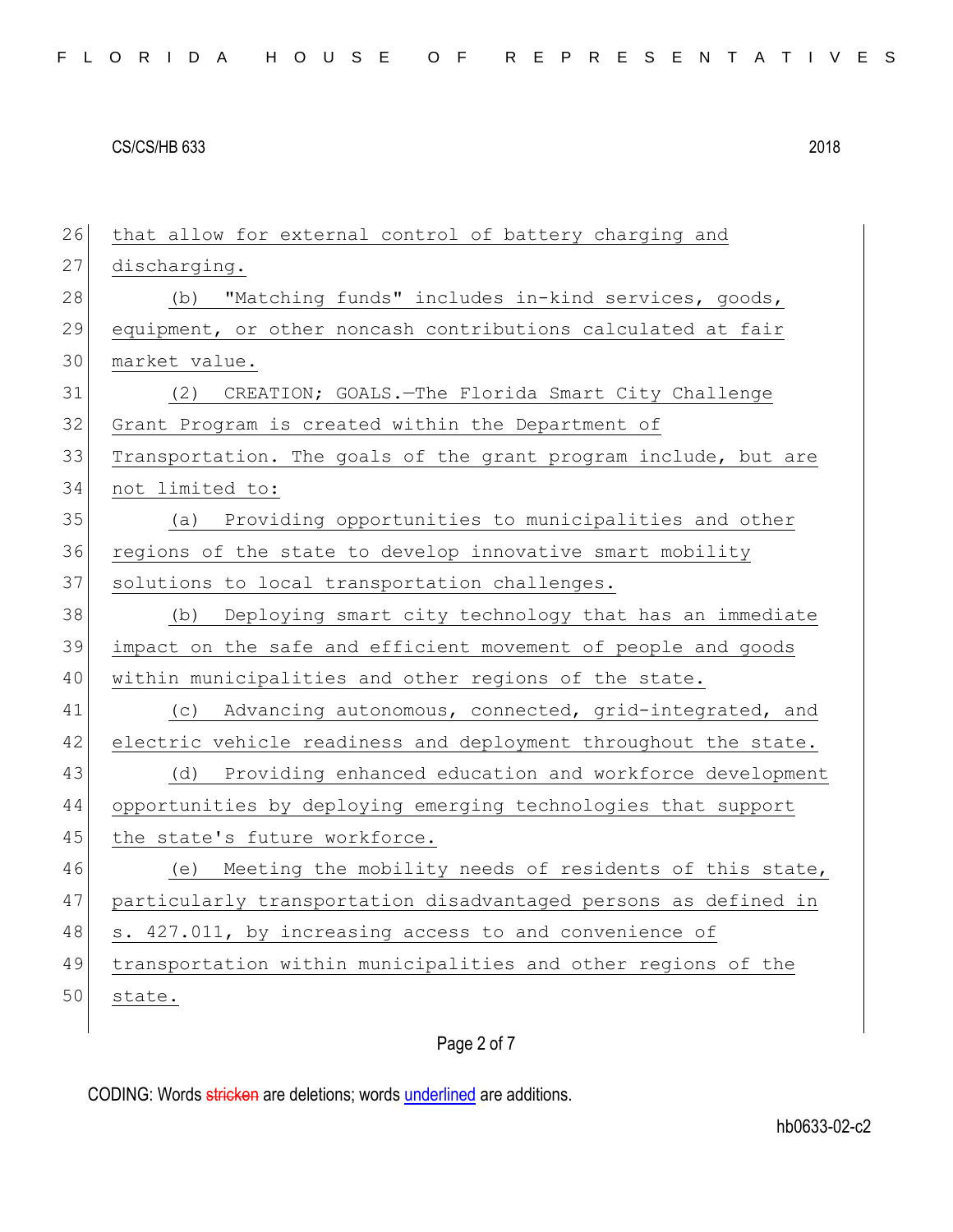| 51 | Facilitating the efficient movement of freight within<br>(f)     |
|----|------------------------------------------------------------------|
| 52 | the state, especially in and around airports and seaports.       |
| 53 | Supporting the reduction of fossil fuel consumption by<br>(g)    |
| 54 | relying on renewable energy sources and electric technologies.   |
| 55 | Creating a smart mobility demonstration community in<br>(h)      |
| 56 | the state that serves as a model for municipalities and other    |
| 57 | regions nationwide.                                              |
| 58 | (3) ELIGIBILITY REQUIREMENTS.-                                   |
| 59 | The following entities may apply to the Department of<br>(a)     |
| 60 | Transportation for a grant to fund projects under the Florida    |
| 61 | Smart City Challenge Grant Program:                              |
| 62 | 1. A state, county, municipal, regional, or other agency         |
| 63 | that is responsible for the movement of persons, goods, or       |
| 64 | services within a defined geographical region, including an      |
| 65 | entity created pursuant to chapter 343, chapter 348, or chapter  |
| 66 | 349.                                                             |
| 67 | A metropolitan planning organization or transportation<br>2.     |
| 68 | planning organization. Each entity responsible for deploying or  |
| 69 | operating the project on behalf of a metropolitan planning       |
| 70 | organization or transportation planning organization must submit |
| 71 | a letter to the department detailing its commitment to the       |
| 72 | implementation, operation, and maintenance of the project.       |
| 73 | A state university.<br>3.                                        |
| 74 | An applicant for a Florida Smart City Challenge Grant<br>(b)     |
| 75 | must have in place a plan or framework for the implementation of |
|    | Page 3 of 7                                                      |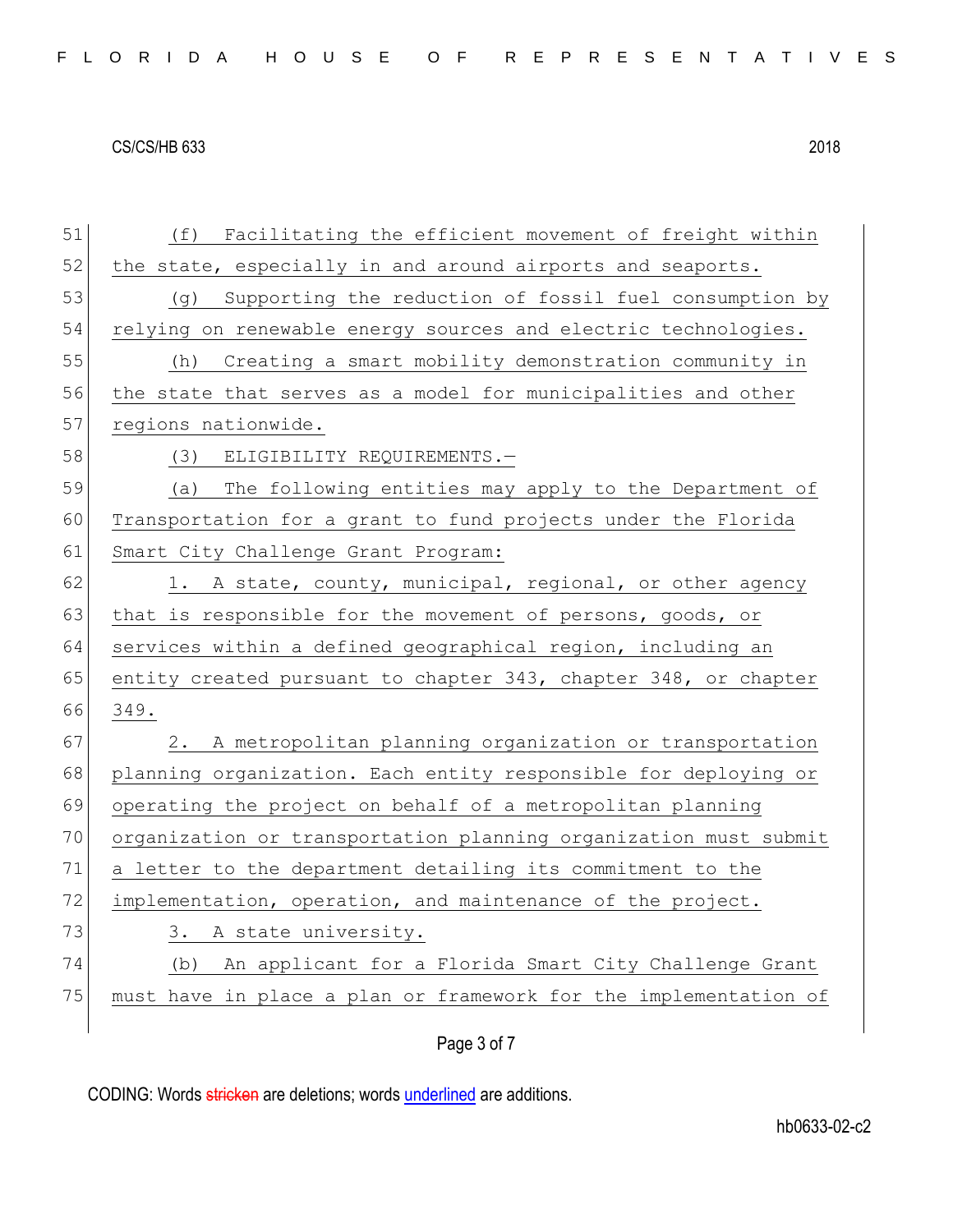| 76  | the proposed project in at least one of the following            |
|-----|------------------------------------------------------------------|
| 77  | categories:                                                      |
| 78  | Autonomous vehicle deployment or demonstration.<br>1.            |
| 79  | Connected vehicle technology deployment.<br>$2$ .                |
| 80  | 3.<br>Shared mobility services innovation and deployment.        |
| 81  | Acceleration of the use of plug-in electric vehicles<br>4.       |
| 82  | and electric charging infrastructure, including deployment of    |
| 83  | grid-integrated vehicles.                                        |
| 84  | PROPOSALS.-By September 1 of the fiscal year in which<br>(4)     |
| 85  | funds are appropriated for this program, the Department of       |
| 86  | Transportation shall issue a request for proposals for the award |
| 87  | of a Florida Smart City Challenge Grant. Each proposal submitted |
| 88  | to the department must include:                                  |
| 89  | A statement by the applicant certifying that the<br>(a)          |
| 90  | project will be implemented and operational within 2 years after |
| 91  | receipt of the grant.                                            |
| 92  | (b) A plan for fulfilling documentation requirements under       |
| 93  | the department's Statewide Systems Engineering Management Plan   |
| 94  | within such 2-year period.                                       |
| 95  | (c) A description of how operation and maintenance costs         |
| 96  | for the project will be funded in order to ensure that the       |
| 97  | department's investment in the project is sustained.             |
| 98  | (d) A plan for evaluation of the project and the methods         |
| 99  | by which such evaluation will be shared with residents of the    |
| 100 | area served by the project.                                      |
|     |                                                                  |

## Page 4 of 7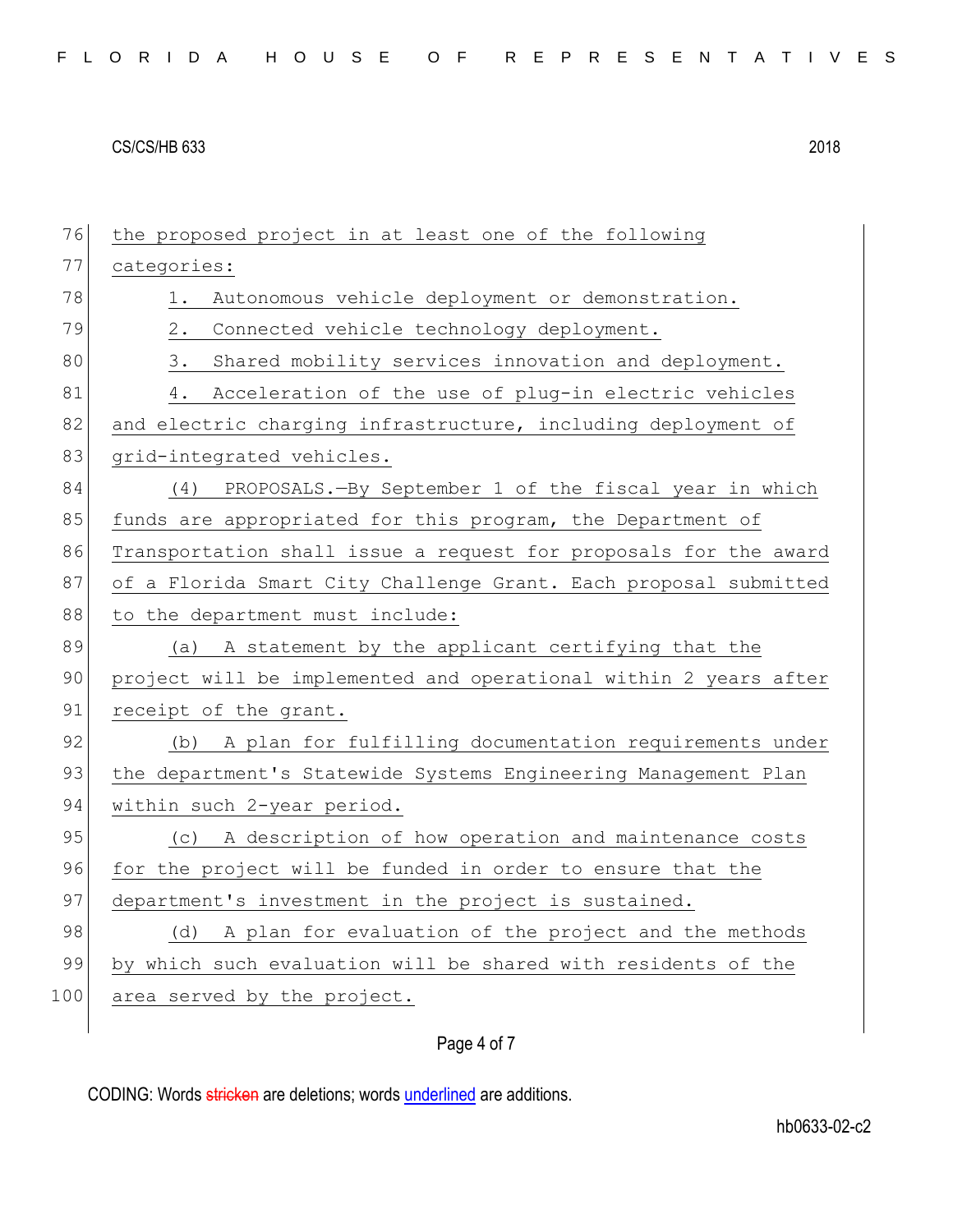| 101 | The procedure for integrating the project's<br>(e)               |
|-----|------------------------------------------------------------------|
| 102 | transportation-related data into the department's Data           |
| 103 | Integration and Video Aggregation System.                        |
| 104 | AWARD OF GRANTS.-Contingent upon specific<br>(5)                 |
| 105 | appropriation by the Legislature, the Department of              |
| 106 | Transportation shall award a Florida Smart City Challenge Grant  |
| 107 | to at least three recipients. The department shall distribute    |
| 108 | the award to each recipient by January 1 of the fiscal year in   |
| 109 | which funds are appropriated.                                    |
| 110 | The grant may fund up to 50 percent of project costs.<br>(a)     |
| 111 | The grant recipient must fund at least 10 percent of project     |
| 112 | costs. Grant funds must be used exclusively for startup costs,   |
| 113 | including, but not limited to, acquisition of hardware,          |
| 114 | software, and assets associated with implementation of the       |
| 115 | project, and may not be used for costs associated with operation |
| 116 | or maintenance of the project.                                   |
| 117 | In selecting grant recipients, the department shall<br>(b)       |
| 118 | give priority to those proposals that demonstrate the            |
| 119 | availability of matching funds from partner organizations to     |
| 120 | fund project costs and that include a plan for documenting the   |
| 121 | acquisition and expenditure of such matching funds.              |
| 122 | The department shall give further priority to those<br>1.        |
| 123 | proposals that include matching funds from private-sector        |
| 124 | partner organizations; however, local public funds may also be   |
| 125 | used.                                                            |
|     |                                                                  |

# Page 5 of 7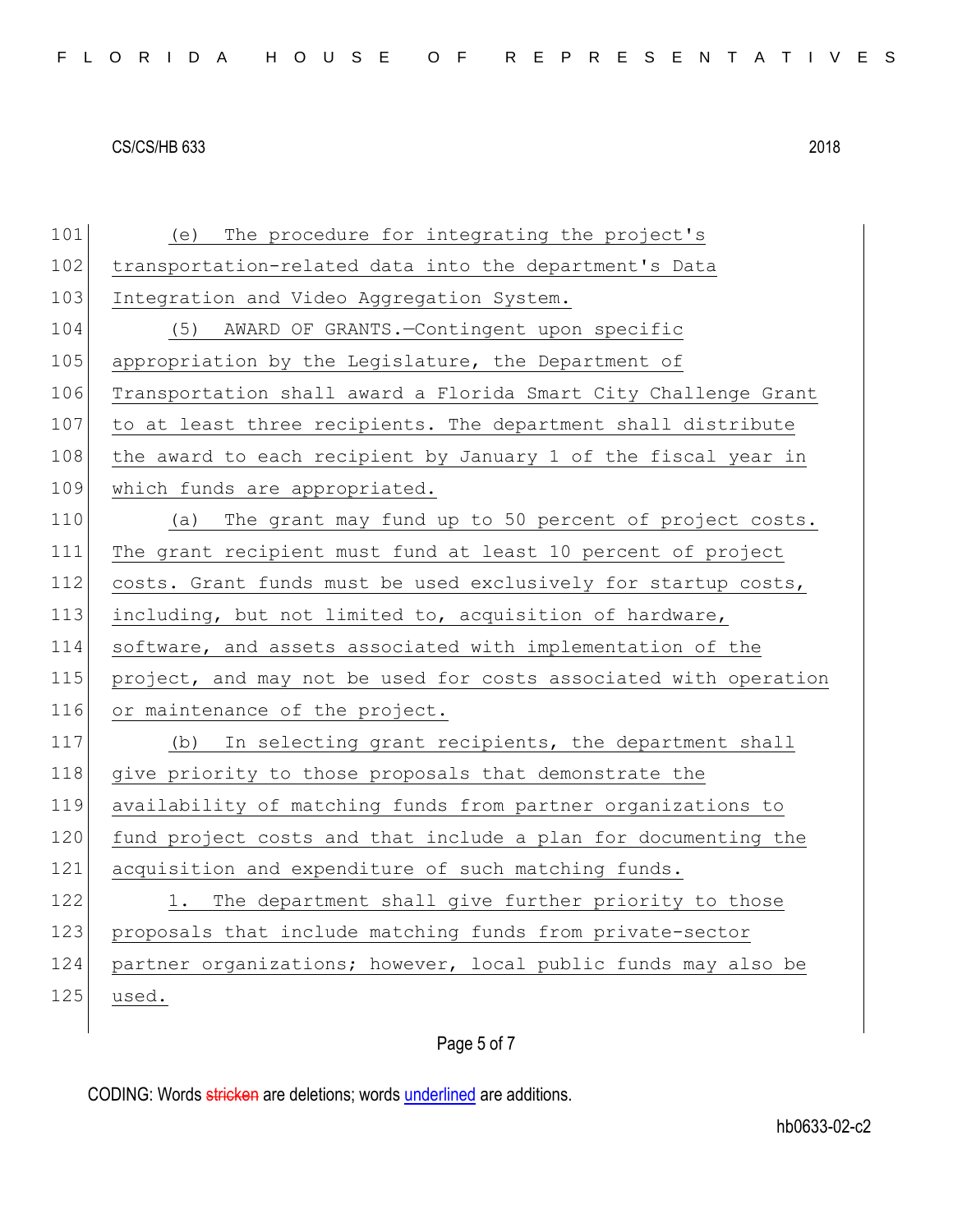126 2. Matching funds may be used for costs associated with 127 operation, maintenance, and evaluation of the project. 128 3. A grant recipient that receives matching funds must 129 document the contribution of such funds in a quarterly report 130 that details the manner in which the value of such contribution 131 is calculated. 132 (6) REPORTING REQUIREMENTS.-133 (a) Each recipient of a Florida Smart City Challenge Grant 134 must submit a quarterly report to the Department of 135 Transportation regarding the development, implementation, and 136 operation of the project. Such report must include information 137 documented pursuant to subparagraph (5)(b)3. 138 (b) The Department of Transportation must submit a 139 quarterly report to the President of the Senate and the Speaker 140 of the House of Representatives regarding the overall status of 141 the grant program. 142 (c) After implementation of the project is complete, each 143 recipient must submit an initial report to the Governor, the 144 President of the Senate, and the Speaker of the House of 145 Representatives which details the project's impact on the 146 transportation system within the area served by the project, the 147 extent to which the goals of the grant program have been met, 148 and recommendations for project revisions or improvements to 149 guide future deployment activities. A final report must be 150 submitted 2 years after submission of the initial report.

Page 6 of 7